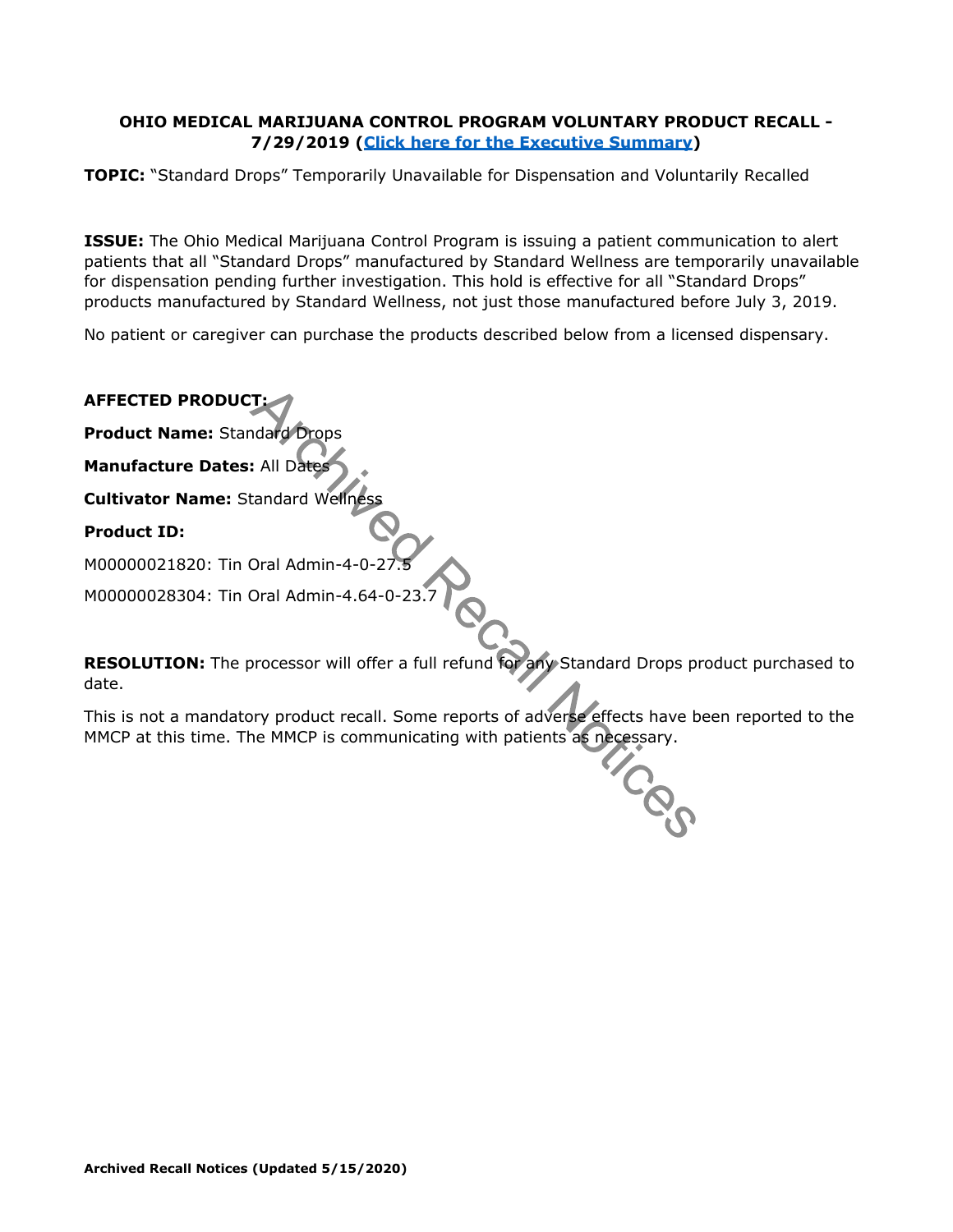#### **OHIO MEDICAL MARIJUANA CONTROL PROGRAM MANDATORY PRODUCT RECALL - 11/17/2019 [\(Click here for the Executive Summary\)](https://medicalmarijuana.ohio.gov/Documents/PatientsCaregivers/One%20Orijin%20Rosin%20Product.pdf)**

**TOPIC:** Mandatory Product Recall

**ISSUE:** The Ohio Medical Marijuana Control Program (MMCP) is issuing a patient communication to alert patients about a mandatory product recall. This recall is being initiated by the MMCP due to product development using a non-compliant process.

#### **AFFECTED PRODUCTS:**

**Product Names:** Pineapple Express Blue Boi Z7 Afghani #1 **Purchase Dates: Any purchase Processor Name:** One Orijin **Product ID:** M00000038808: Sol Vap 62.3 - 12.6 - 5 M00000039812: Sol Vap 59.8 - 0.025 - 5 M00000036317: Sol Vap 45.85 - 47.44 - 10 M00000036932: Sol Vap 48.79 - 50.59 - 10 M00000037232: Sol Vap 68.8 - 0.18 - 5 M00000038319: Sol Vap 40.7 - 46.8 - 10

No reports of adverse reactions for this product have been reported to the MMCP at this time.

*Patients who have purchased the recalled product should stop using it. All unused product should be returned to the dispensary where purchased. Returned products will not count toward a patient's 90-day possession limit. For more information on returns, please contact the dispensary where the product was purchased. Anyone who thinks that they may be experiencing serious or life-threatening issues should seek immediate medical attention. Patients are reminded that any adverse reactions should be reported to the MMCP toll-free helpline (1-833-464-6627).*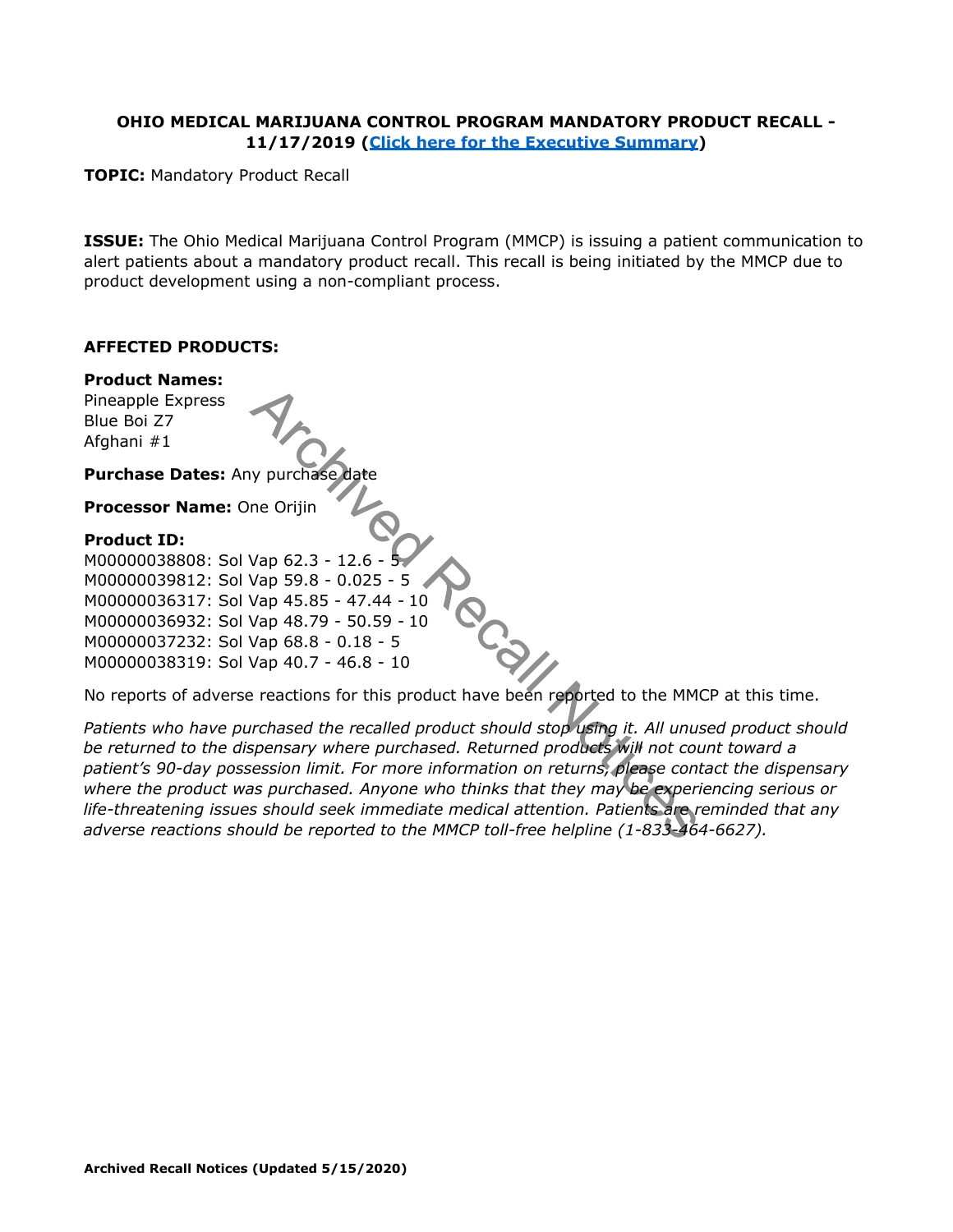## **OHIO MEDICAL MARIJUANA CONTROL PROGRAM MANDATORY PRODUCT RECALL - 12/20/2019**

**TOPIC:** Mandatory Product Recall

**ISSUE:** The Ohio Medical Marijuana Control Program (MMCP) is issuing a mandatory product recall. This recall is being initiated by the MMCP because product destined for a processor was erroneously packaged for sale to a dispensary. Consequently, the product was not tested for heavy metals, water activity, microbials, mycotoxins, or foreign matter.

### **AFFECTED PRODUCT:**

**Product Name:** Purple Bomb - Sold at Rise Lorain; Purple Bomb - Sold at The Forest Sandusky; Purple Bomb – Sold at Rise Toledo; and THE Organic Strawberry University – Sold at the Forest Sandusky

**Purchase Dates:** Any purchase date

**Cultivator Name:** Galenas

#### **Product ID:**

Purple Bomb – Sold at Rise Toledo Product ID Number: M00000034992: Tier 1 Vap-Hybrid-17.7-0-8.49 Batch Number: 1A40701000011F9000000576

Purple Bomb – Sold at Rise Toledo Product ID Number: M00000034991: Tier 1 Vap-Hybrid-17.7-0-2.83 Batch Number: 1A40701000011F9000000577

Purple Bomb – Sold at Rise Lorain Product ID Number: M00000034992: Tier 1 Vap-Hybrid-17.7-0-8.49 Batch Numbers: 1A40701000011F9000000576 & 1A40701000011F9000000577

Purple Bomb – Sold at The Forest Sandusky Product ID Number: M00000034991: Tier 1 Vap-Hybrid-17.7-0-2.83 Batch Numbers: 1A40701000011F9000000612 & 1A40701000011F9000000613

THE Organic Strawberry University - Sold at the Forest Sandusky Product ID Number: M00000034985: Tier 1 Vap-Sativa-17.46-0-2.83 Batch Numbers: 1A40701000011F9000000614 & 1A40701000011F9000000615

#### **No reports of adverse reactions for this product have been reported to the MMCP at this time.**

**Patients who have purchased the recalled product should stop using it.** All unused product *should be returned to the dispensary where purchased. Returned products will not count toward a patient's 90-day possession limit. For more information on returns, please contact the dispensary where the product was purchased. Anyone who thinks that they may be experiencing serious or life-threatening issues should seek immediate medical attention. Patients are reminded that any adverse reactions should be reported to the MMCP toll-free helpline (1-833-464-6627).*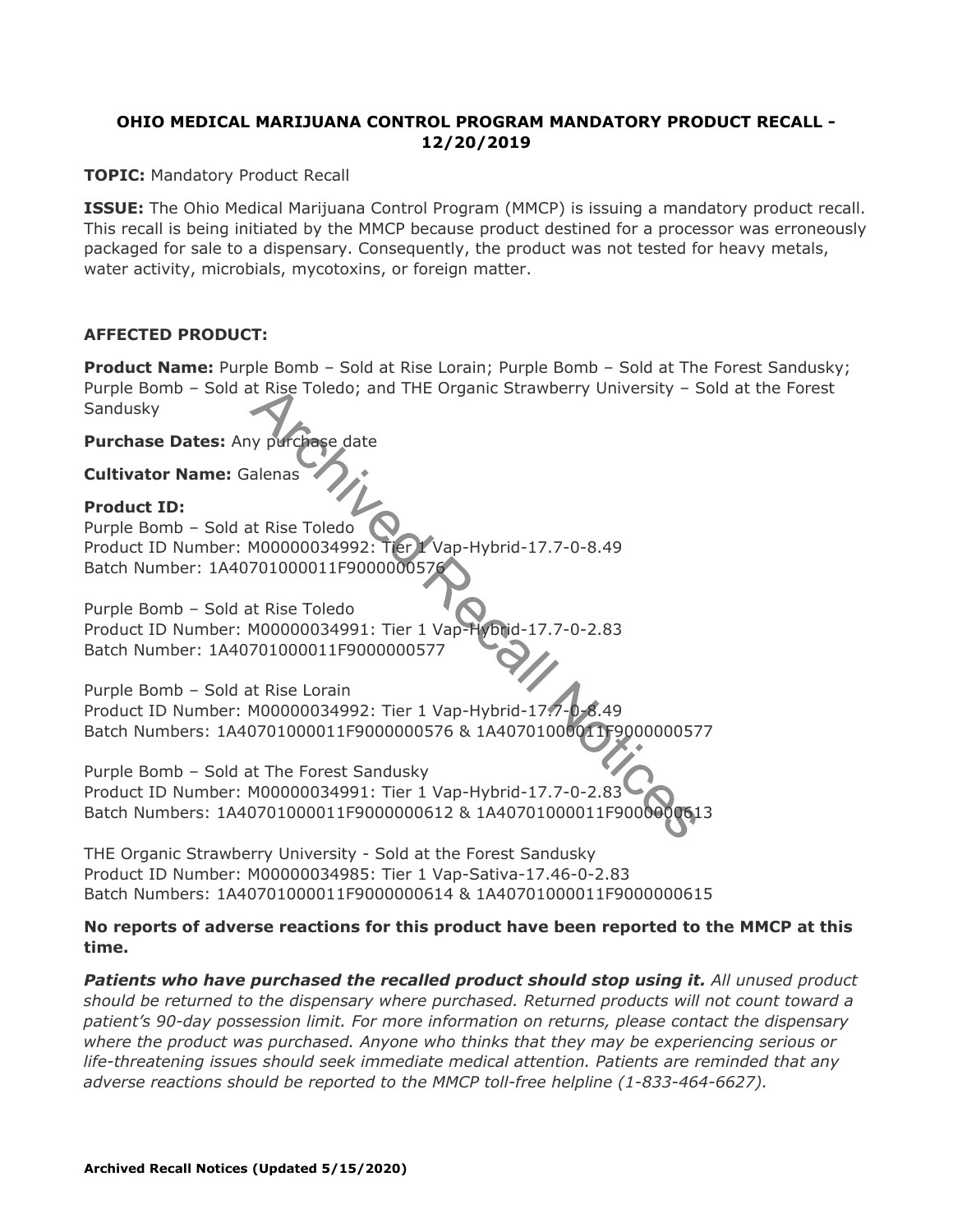## **OHIO MEDICAL MARIJUANA CONTROL PROGRAM MANDATORY PRODUCT RECALL - 3/13/20**

**TOPIC: Mandatory Product Recall** 

**ISSUE:** The Ohio Medical Marijuana Control Program (MMCP) is issuing a mandatory product recall on plant material cultivated by Pure Ohio Wellness. This recall is being initiated by the MMCP because product that did not receive the full battery of required testing was sold at dispensaries. The product was not tested for heavy metals, water activity, microbials, mycotoxins, or foreign matter. The MMCP has initiated an investigation into the noncompliance and identified product samples to be tested. These results will be communicated publicly.

## **AFFECTED PRODUCT:**

**Product Name:** Papaya Punch, Hiker's Blend, and Tahoe Jack

Purchase Dates: May 10, 2019 - Present

**Cultivator Name:** Pure Ohio Wellness

### **Product ID:**

- M00000022503: Tier 1 Vap-Hybrid-16.4-.04-Papaya Punch
- M00000022504: Tier 1 Vap-Hybrid-16.9-.07-Hikers Blend
- M00000022506: Tier 1 Vap-Hybrid-18.6-03-Tahoe Jack
- M00000028027: Tier 1 Vap-Hybrid-14.21-0.05
- M00000032648: Tier 1 Vap-Hybrid-14.48-0.03
- M00000036302: Tier 1 Vap-Sativa-15.50-0
- M00000036303: Tier 1 Vap-Sativa-18.50-0
- M00000036307: Tier 1 Vap-Sativa-14.75-0
- M00000039234: Tier 1 Vap-Sativa-18.50-0 (103) 28.3g
- M00000039235: Tier 1 Vap-Sativa-14.75-0 (104) 8.49g
- M00000039236: Tier 1 Vap-Sativa-14.75-0 (104) 28.3g
- M00000039239: Tier 1 Vap-Sativa-14.75-0 (107) 8.49g
- M00000039240: Tier 1 Vap-Sativa-14.75-0 (107) 28.3g
- M00000039241: Tier 1 Vap-Sativa-15.50-0 (108) 8.49g
- M00000039242: Tier 1 Vap-Sativa-15.50-0 (108) 28.3g

### **No reports of adverse reactions for this product have been reported to the MMCP at this time.**

**Patients who have purchased the recalled product should stop using it.** All unused product *should be returned to the dispensary where purchased. Returned products will not count toward a patient's 90-day possession limit. For more information on returns, please contact the dispensary where the product was purchased.*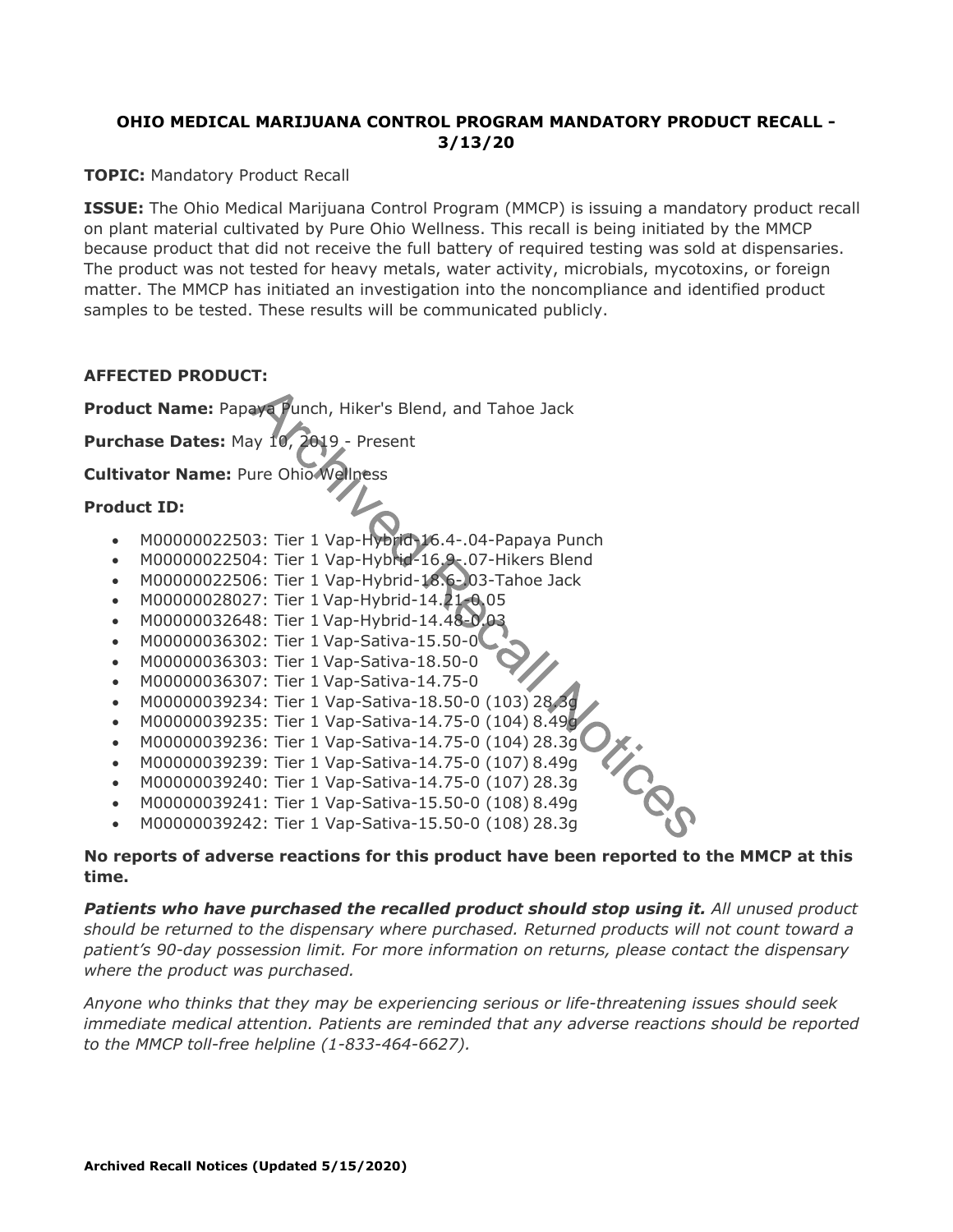

# **OHIO MEDICAL MARIJUANA CONTROL PROGRAM MANDATORY PRODUCT RECALL – 3/16/2021**

# **TOPIC:** Mandatory Product Recall

**ISSUE:** The Ohio Medical Marijuana Control Program (MMCP) is issuing a mandatory product recall on plant material sold to dispensaries by processor, GTI Ohio, LLC. This recall is being initiated by the MMCP because the product did not receive the full battery of required testing prior to being sold at dispensaries. The recalled products were not tested for heavy metals and mycotoxins. The MMCP is investigating this matter and will issue an executive summary at the conclusion of the investigation.

### **AFFECTED PRODUCTS:**

#### **Product Name:**

- "& Shine" Select Grind Lightly Ground Trim Strain Name Koala Mints
- "& Shine" Select Grind Lightly Ground Trim Strain Name Blueberry Cheesecake
- "& Shine" Select Grind Lightly Ground Trim Strain Name Wedding Cake

**Purchase Dates:** February 15, 2021 – Present

**Products Purchased from:** RISE Dispensary (Cleveland), RISE Dispensary (Lakewood), RISE Dispensary (Lorain), and RISE Dispensary (Toledo)

**Processor Name:** GTI Ohio LLC

#### **Product ID:**

- M00000144218: Tier 1Vap-Hybrid-13.6-0-14.15
- M00000145710: Tier 1Vap-Hybrid-21.1-0-14.15
- M00000145715: Tier 1Vap-Hybrid-14.5-0-14.15
- M00000146514: Tier 1Vap-Hybrid-21.6-0-14.15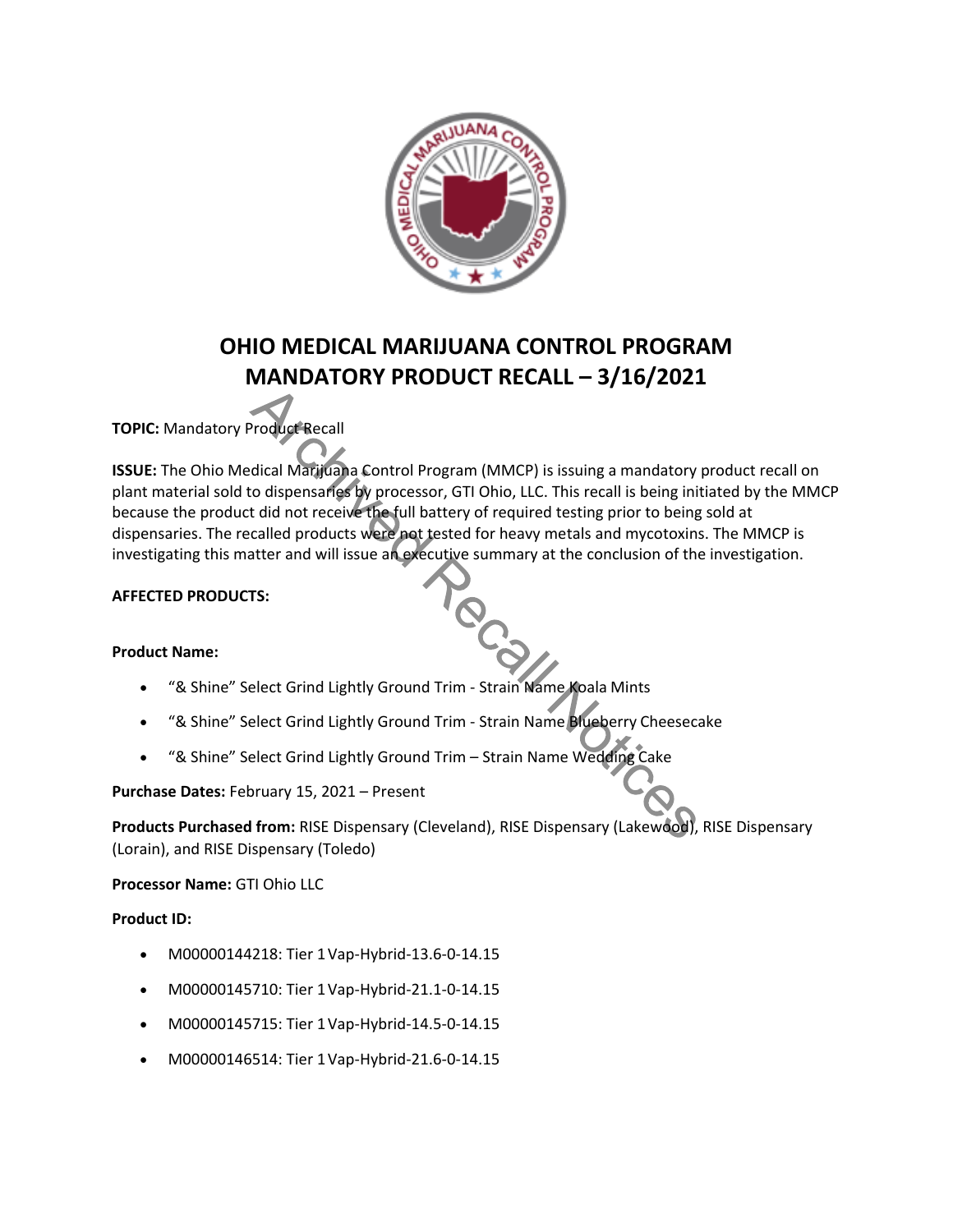*Patients who have purchased the recalled product should stop using it. All unused product should be returned to the dispensary where purchased. Returned products will not count toward a patient's possession limit. For more information on returns, please contact the dispensary where the product was purchased.*

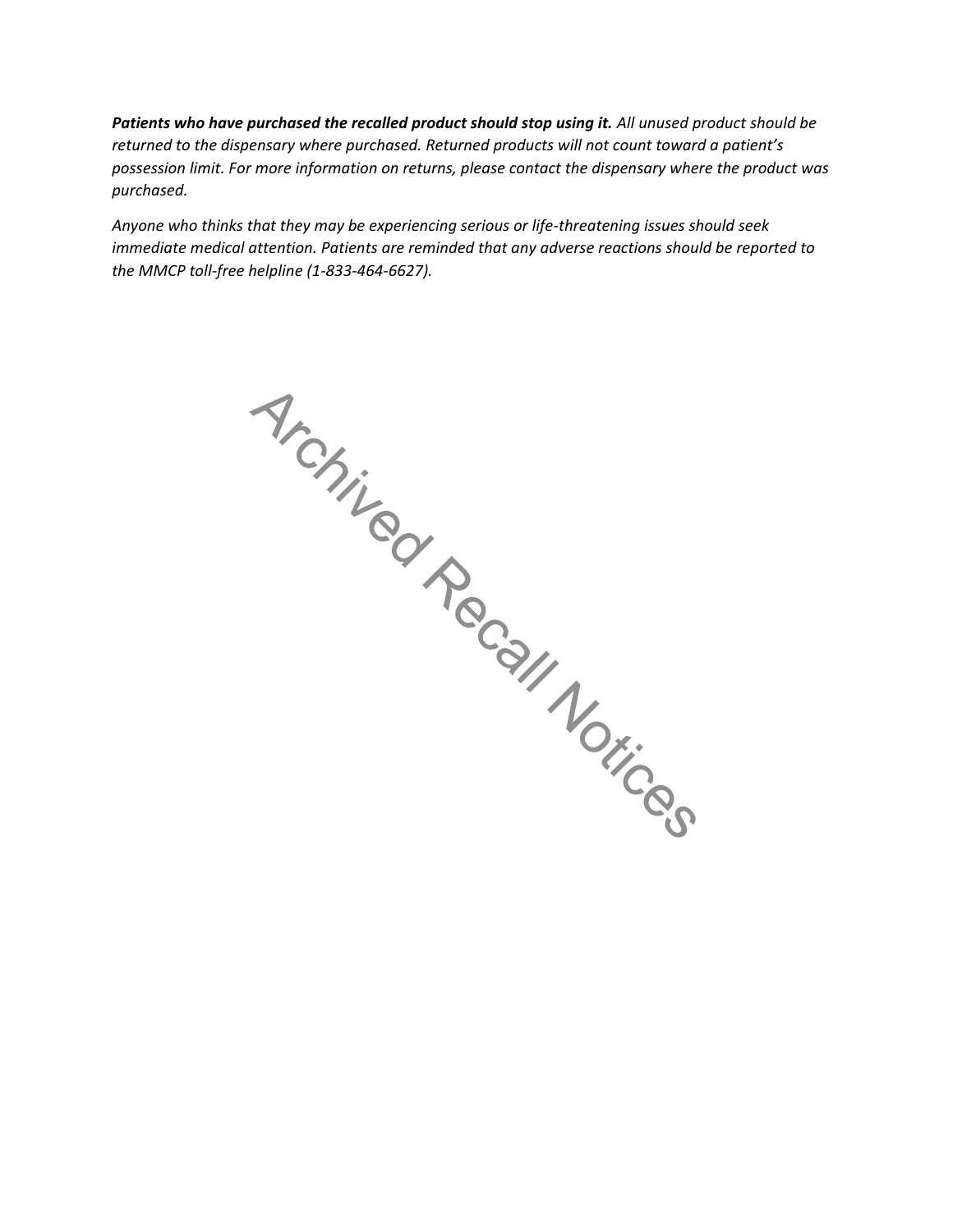

# **MANDATORY PRODUCT RECALL – 8/12/2021**

**TOPIC:** Mandatory Product Recall

**ISSUE:** The Ohio Medical Marijuana Control Program (MMCP) is issuing a mandatory product recall on an edible product sold to dispensaries by processor, Beneleaves Limited. This recall is being initiated by the MMCP after receiving a report of mold. The MMCP is investigating this matter and will issue an executive summary at the conclusion of the investigation.

# **AFFECTED PRODUC**

## **Product Name:**

• Eric + Eric Turtle Brownie Bites

# **Available for Purchase:** Beginning June 22, 2021 - Present

## **Products Purchased From:**

- Bloom Medicinal (Columbus, Painesville locations)
- Columbia Care (Dayton, Marietta locations)
- Firelands Scientific (Huron)
- Ohio Provisions (Carroll)
- Pure Ohio Wellness (London)
- RISE (Cleveland, Lorain, Toledo locations)
- Strawberry Fields (Columbus)
- Sunnyside (Chillicothe, Cincinnati, Marion, Newark locations)
- Terrasana (Columbus, Fremont, Garfield Heights, Springfield locations)
- ZenLeaf (Cincinnati)

## **Processor Name:** Beneleaves Limited

## **Product ID:**

- M00000174921: Edb Oral Admin 16.6 0 2 Eric + Eric Turtle Brownie Bites
- M00000196401: Edb Oral Admin 16.6 0 2 Eric + Eric Turtle Brownie **Bites**

### **No reports of adverse reactions for this product have been reported to the MMCP at this time.**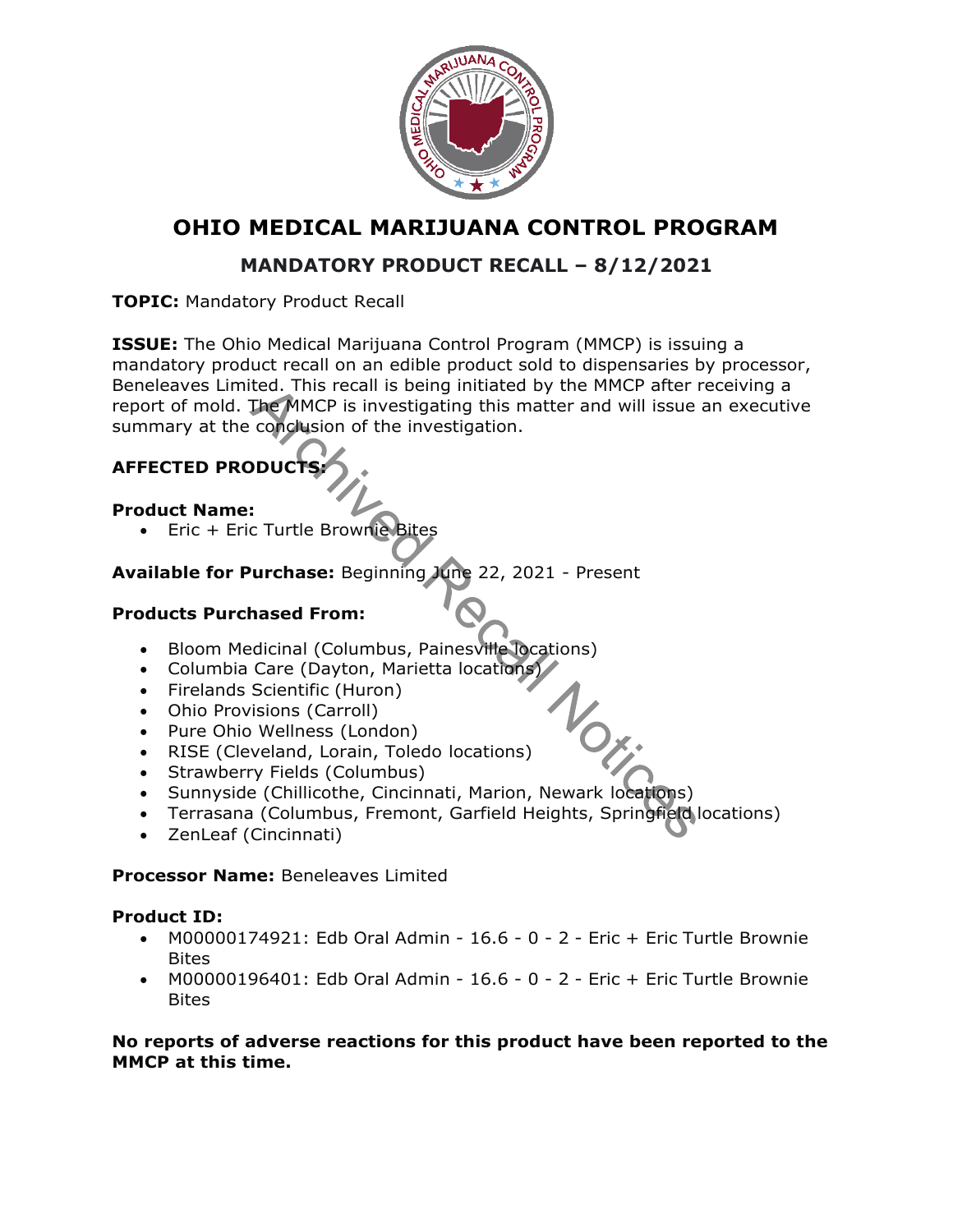**Patients who have purchased the recalled product should stop using it.** All *unused product should be returned to the dispensary where purchased. Returned products will not count toward a patient's 90-day possession limit. For more information on returns, please contact the dispensary where the product was purchased.*

Architected Recall Notices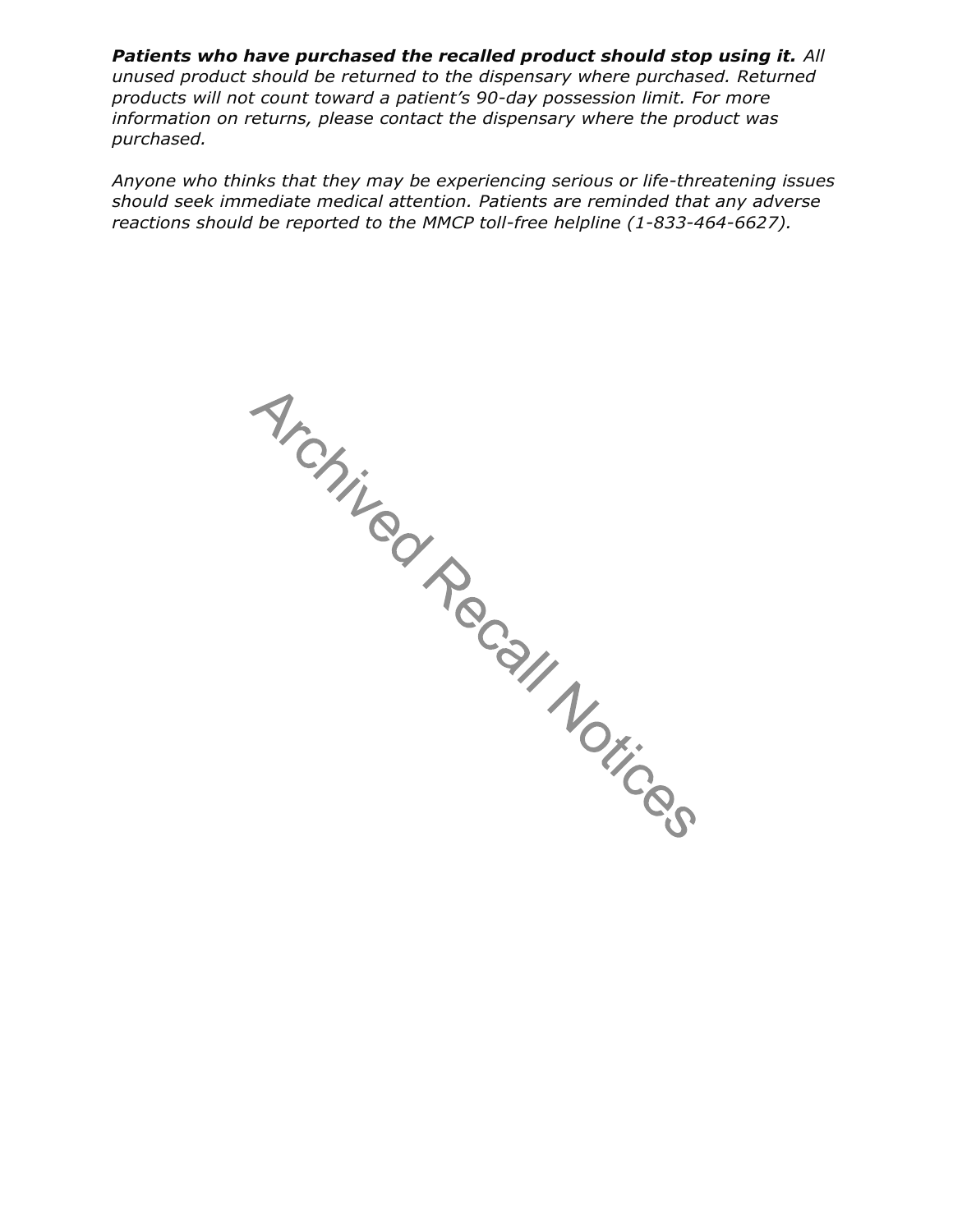

# **MANDATORY PRODUCT RECALL - 10/1/2020 - UPDATE**

# **Issued: 10/2/2020**

Yesterday, the Ohio Medical Marijuana Control Program (MMCP) issued a [mandatory](https://gcc01.safelinks.protection.outlook.com/?url=https%3A%2F%2Fmedicalmarijuana.ohio.gov%2FDocuments%2FRecalls%2FMandatory%2520Product%2520Recall%2520-%252010.1.2020.pdf&data=02%7C01%7Ccameron.mcnamee%40pharmacy.ohio.gov%7Ccf925265e06f4384bec908d866fa5446%7C50f8fcc494d84f0784eb36ed57c7c8a2%7C0%7C1%7C637372572634007915&sdata=7qsKmyUtyp5a2qsayY5BGN6E6Sv%2F1KO0uwnLOKB%2FOlI%3D&reserved=0) [product recall](https://gcc01.safelinks.protection.outlook.com/?url=https%3A%2F%2Fmedicalmarijuana.ohio.gov%2FDocuments%2FRecalls%2FMandatory%2520Product%2520Recall%2520-%252010.1.2020.pdf&data=02%7C01%7Ccameron.mcnamee%40pharmacy.ohio.gov%7Ccf925265e06f4384bec908d866fa5446%7C50f8fcc494d84f0784eb36ed57c7c8a2%7C0%7C1%7C637372572634007915&sdata=7qsKmyUtyp5a2qsayY5BGN6E6Sv%2F1KO0uwnLOKB%2FOlI%3D&reserved=0) on edible products sold by Mother Grows Best, LLC dba Verano Brands. This recall was initiated by the MMCP because the product did not pass the full battery of required testing and was sold at specific dispensaries (see [complete](https://gcc01.safelinks.protection.outlook.com/?url=https%3A%2F%2Fmedicalmarijuana.ohio.gov%2FDocuments%2FRecalls%2FMandatory%2520Product%2520Recall%2520-%252010.1.2020.pdf&data=02%7C01%7Ccameron.mcnamee%40pharmacy.ohio.gov%7Ccf925265e06f4384bec908d866fa5446%7C50f8fcc494d84f0784eb36ed57c7c8a2%7C0%7C1%7C637372572634012896&sdata=zr7gektMOFIJSrc9C%2FUEfkL3IqJKko2E0DjoKbgb%2F1s%3D&reserved=0) [recall notice for product and dispensary](https://gcc01.safelinks.protection.outlook.com/?url=https%3A%2F%2Fmedicalmarijuana.ohio.gov%2FDocuments%2FRecalls%2FMandatory%2520Product%2520Recall%2520-%252010.1.2020.pdf&data=02%7C01%7Ccameron.mcnamee%40pharmacy.ohio.gov%7Ccf925265e06f4384bec908d866fa5446%7C50f8fcc494d84f0784eb36ed57c7c8a2%7C0%7C1%7C637372572634012896&sdata=zr7gektMOFIJSrc9C%2FUEfkL3IqJKko2E0DjoKbgb%2F1s%3D&reserved=0) information).

The MMCP identified the brand product, Encore Edibles (Dark Chocolate), as exceeding the regulatory thresholds for cadmium. Cadmium is a heavy metal found in soil and water that can be absorbed by and accumulated in plants (including cocoa beans) that are used to make food products. For non-smokers, food is the main source of cadmium intake for the general population. Increased daily exposure to cadmium can pose a health risk to patients.

Ohio Admin. Code 3796:4-2-04(H) states a heavy metal contamination analysis passes for cadmium if "the detected amount of cadmium, if any, is less than 0.09 micrograms per kilogram." When establishing the thresholds, the MMCP utilized the average body weight assumption for a 10-year-old child. Utilizing this assumption creates a higher standard for MMCP products, with the goal of reducing the maximum daily exposure to heavy metals for patients.

For questions regarding cadmium, please review the following resources:

- [Food and Drug Administration](https://gcc01.safelinks.protection.outlook.com/?url=https%3A%2F%2Fwww.fda.gov%2Ffood%2Fchemicals-metals-pesticides-food%2Fmetals-and-your-food&data=02%7C01%7Ccameron.mcnamee%40pharmacy.ohio.gov%7Ccf925265e06f4384bec908d866fa5446%7C50f8fcc494d84f0784eb36ed57c7c8a2%7C0%7C1%7C637372572634017873&sdata=MAMfFtLmSQy%2BHlHFB0YVVXXMaFzFLBWHnq%2BU4xr4xZ8%3D&reserved=0)  Heavy Metals in Food Products
- [Public Health Statement for Cadmium](https://gcc01.safelinks.protection.outlook.com/?url=https%3A%2F%2Fwww.atsdr.cdc.gov%2Fphs%2Fphs.asp%3Fid%3D46%26tid%3D15&data=02%7C01%7Ccameron.mcnamee%40pharmacy.ohio.gov%7Ccf925265e06f4384bec908d866fa5446%7C50f8fcc494d84f0784eb36ed57c7c8a2%7C0%7C1%7C637372572634022849&sdata=HWhNyGwcVhf7qsaNahO3dneSRcRTuWURQU8NUJLGv4w%3D&reserved=0) (U.S. Agency for Toxic Substances and Disease Registry)
- [World Health Organization -](https://gcc01.safelinks.protection.outlook.com/?url=https%3A%2F%2Fwww.who.int%2Fipcs%2Fassessment%2Fpublic_health%2Fcadmium%2Fen%2F&data=02%7C01%7Ccameron.mcnamee%40pharmacy.ohio.gov%7Ccf925265e06f4384bec908d866fa5446%7C50f8fcc494d84f0784eb36ed57c7c8a2%7C0%7C1%7C637372572634027830&sdata=PhWMOgo2DEKPr5WhAJco2ufcNVII1ry5RQcfv7s4i5I%3D&reserved=0) Cadmium

The MMCP continues to investigate this matter and will provide a comprehensive executive summary once complete. As a reminder, no reports of adverse reactions for this product have been reported to the MMCP at this time.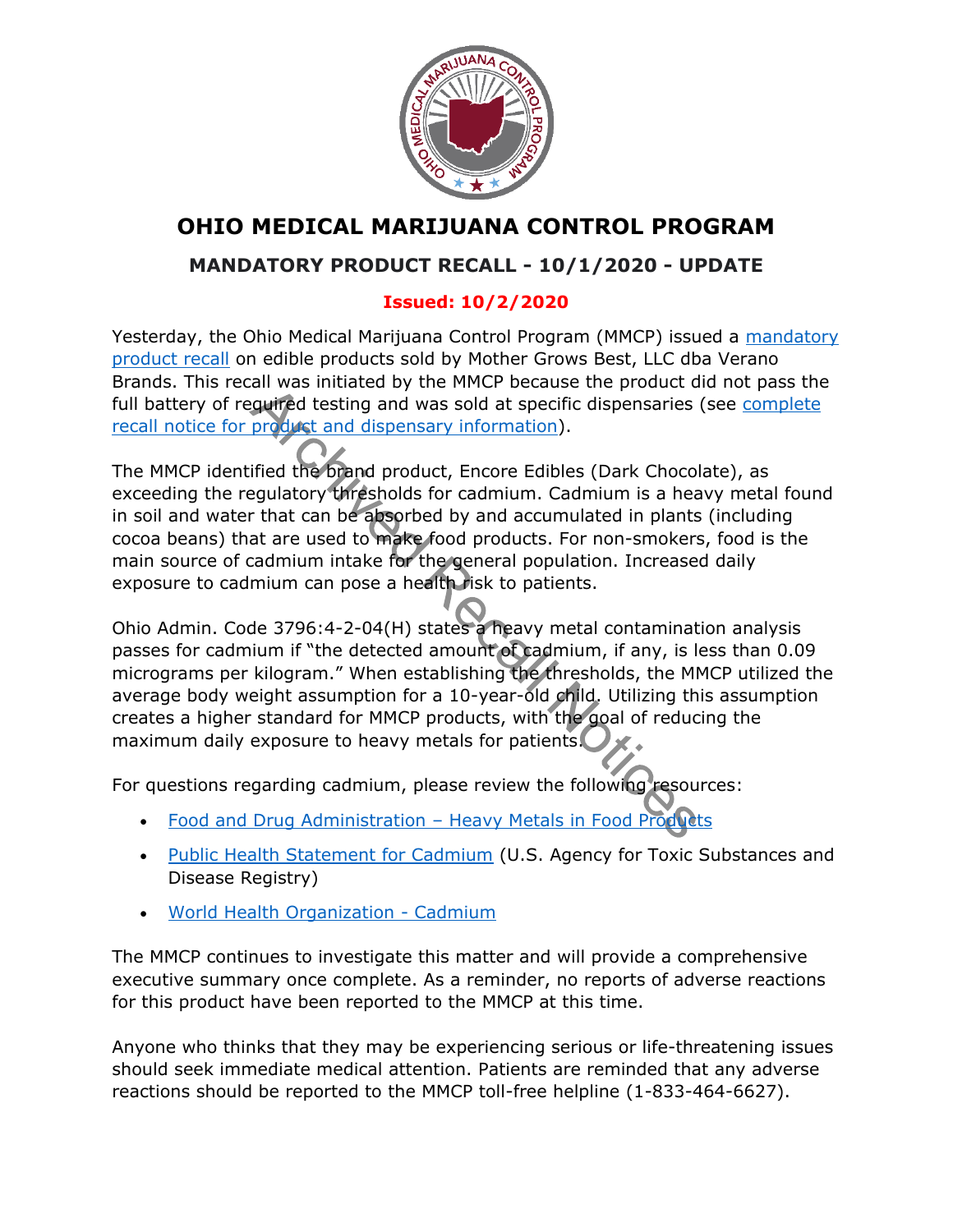

# **MANDATORY PRODUCT RECALL - 10/1/2020**

**TOPIC:** Mandatory Product Recall

**ISSUE:** The Ohio Medical Marijuana Control Program (MMCP) is issuing a mandatory product recall on edible products sold by Mother Grows Best. This recall is being initiated by the MMCP because the product did not pass the full battery of required testing and was sold at specific dispensaries (see Product ID information below). Additional details on the specifics of the recall will be provided in the coming days.

Cay

The MMCP has initiated an investigation into the noncompliance and identified product samples to be tested. These results will be communicated publicly.

# **AFFECTED PRODUCTS:**

# **Product Name:**

• Encore Edibles (Dark Chocolate)

# **Product ID:**

Sold at Zen Leaf (Canton) M00000078821: Edb Oral Admin - 10 - 0.4 - 10 - Dark Chocolate Indica Batch Number: 1A40701000020D1000001083

Sold at Greenleaf Apothecaries (Akron) M00000078821: Edb Oral Admin - 10 - 0.4 - 10 - Dark Chocolate Indica Batch Number: 1A40701000020D1000001105

Sold at Greenleaf Apothecaries (Canton) M00000078821: Edb Oral Admin - 10 - 0.4 - 10 - Dark Chocolate Indica Batch Number: 1A40701000020D1000001111

Sold at Ohio Cannabis Company (Coshocton) M00000078821: Edb Oral Admin - 10 - 0.4 - 10 - Dark Chocolate Indica Batch Number: 1A40701000020D1000001124

Sold at Greenleaf Apothecaries (Cleveland) M00000078821: Edb Oral Admin - 10 - 0.4 - 10 - Dark Chocolate Indica Batch Number: 1A40701000020D1000001137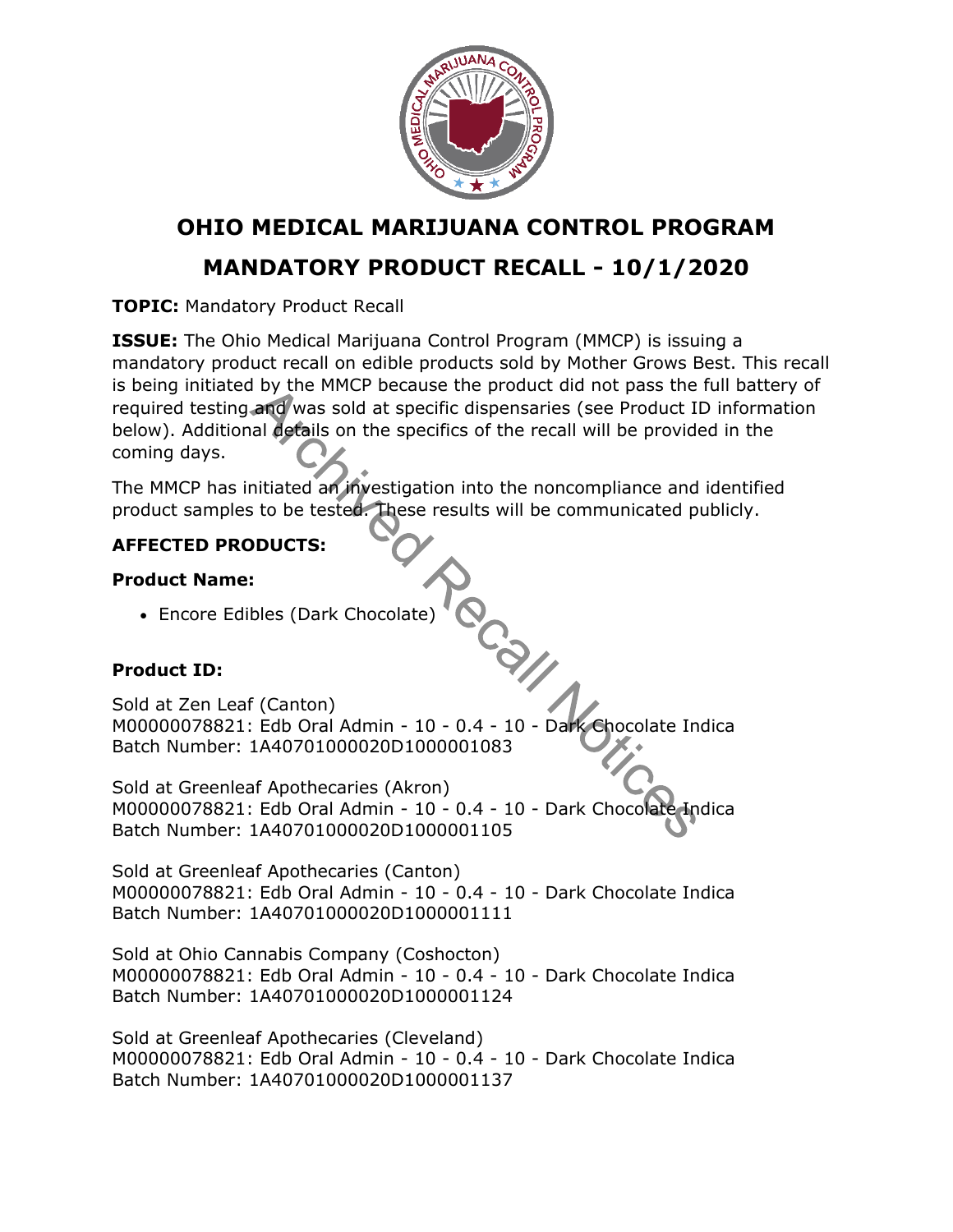Sold at Greenleaf Apothecaries (Columbus) M00000078821: Edb Oral Admin - 10 - 0.4 - 10 - Dark Chocolate Indica Batch Number: 1A40701000020D1000001191

Sold at Pure Ohio Wellness (Dayton) M00000078821: Edb Oral Admin - 10 - 0.4 - 10 - Dark Chocolate Indica Batch Number: 1A40701000020D1000001219

Sold at Have a Heart Cincy (Cincinnati) M00000078821: Edb Oral Admin - 10 - 0.4 - 10 - Dark Chocolate Indica Batch Number: 1A40701000020D1000001310

**Purchase Dates:** 8/17/2020 - 10/1/2020

**Processor Name:** Mother Grows Best

**No reports of adverse reactions for this product have been reported to the MMCP at this time.**

**Patients who have purchased the recalled product should stop using it**. All unused product should be returned to the dispensary where purchased. Returned products will not count toward a patient's 45-day possession limit. For more information on returns, please contact the dispensary where the product was purchased.

Anyone who thinks that they may be experiencing serious or life-threatening issues reactions should be reported to the MMCP toll-free helpline (1-833-464-6627).

should seek immediate medical attention. Patients are reminded that any adverse<br>reactions should be reported to the MMCP toll-free helpline (1-833-464-6627).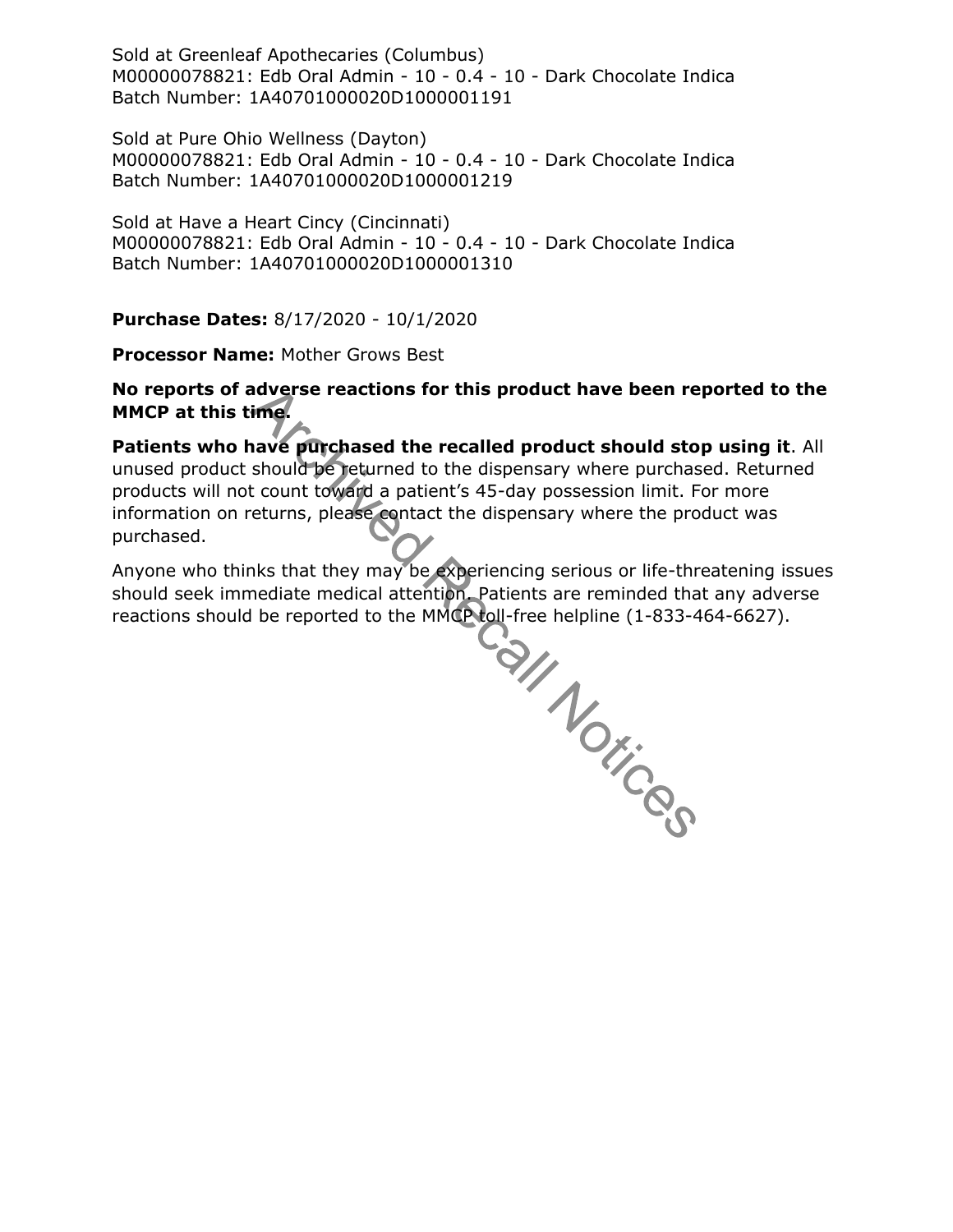

# **MANDATORY PRODUCT RECALL - 10/13/2021**

# **Issued: 10/13/2021**

**TOPIC:** Mandatory Product Recall

**ISSUE:** The Ohio Medical Marijuana Control Program (MMCP) is issuing a mandatory product recall on manufactured products sold to dispensaries by processor, Certified Cultivators, LLC. This recall is being initiated by the MMCP because the manufactured products did not receive the full battery of required testing prior to being sold at dispensaries. The recalled products were not tested for heavy metals, pesticides, residual solvents, and mycotoxins. The MMCP is investigating this matter and will issue an executive summary at the conclusion of the investigation.

# **AFFECTED PRODUCTS:**

## **Product Name:**

**EXEC** Certified Live Resin Southside Legend

Purchase Dates: Beginning September 1, 2021 - Present<br>
Products Purchased from:<br>
About Wellness - Lebanon<br>
Madicinals - Akron<br>
Columbus<br>
Columbus

## **Products Purchased from:**

- **EXECUTE:** About Wellness Lebanon
- **E** Bloom Medicinals Akron
- Bloom Medicinals Columbus
- **Bloom Medicinals Painesville**
- Bloom Medicinals Seven Mile
- Columbia Care Dayton
- Columbia Care Logan
- Columbia Care Marietta
- Columbia Care Monroe
- **Exercise Strawberry Fields Columbus**
- Sunnyside Cincinnati
- Sunnyside Marion
- Terrasana Columbus
- Terrasana Garfield Heights
- Verdant Creations Columbus
- Verilife Cincinnati
- Verilife Hillsboro